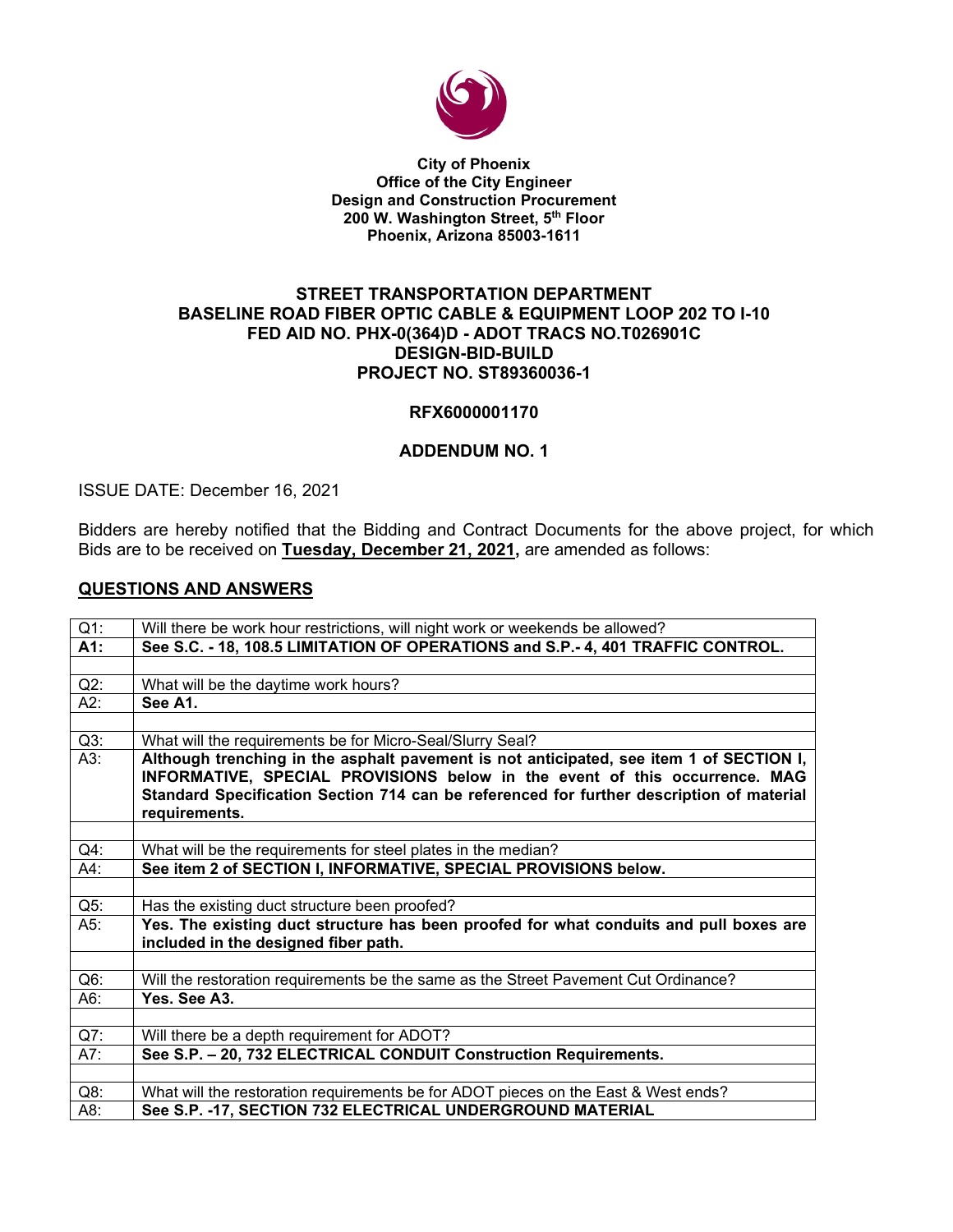# **SECTION I - INFORMATIVE**

### SPECIAL PROVISIONS

1. SECTION 601 TRENCH EXCAVATION, BACKFILLING AND COMPACTION: of the Special Provisions is modified to add:

On page S.P.-14, Item No. 8, Paragraph 3, add the *bolded/italicized* text below where potholing is referenced:

"Substantial steel plates with adequate trench bracing shall be used to bridge across trenches at street crossings*, in medians,* where trench backfill and temporary patches have not been completed during regular work hours. Safe and convenient passage for pedestrians shall be provided. The Engineer may designate a passage to be provided at any point he deems necessary."

2. SECTION 601 TRENCH EXCAVATION, BACKFILLING AND COMPACTION: of the Special Provisions is modified to add:

On page S.P.-14, Item No. 9, Paragraph 2, add the *bolded/italicized text* below where potholing is referenced:

"Asphalt pavement shall be clean-cut with approved equipment and by approved methods in accordance with the requirements of *the Street Pavement Cut Policy – Effective July 1, 2017 (Article III, Chapter 31-49.1)*."

### **SECTION II – SUBMITTALS**

BID PROPOSAL

1. Remove and replace the attached revised P. -1 Sheet; changed to: "Work shall be completed within 360 calendar days".

**NOTE: Bidders must acknowledge receipt of this Addendum by listing the number and date, where provided, on the PROPOSAL P.-1**

# **END OF ADDENDUM**